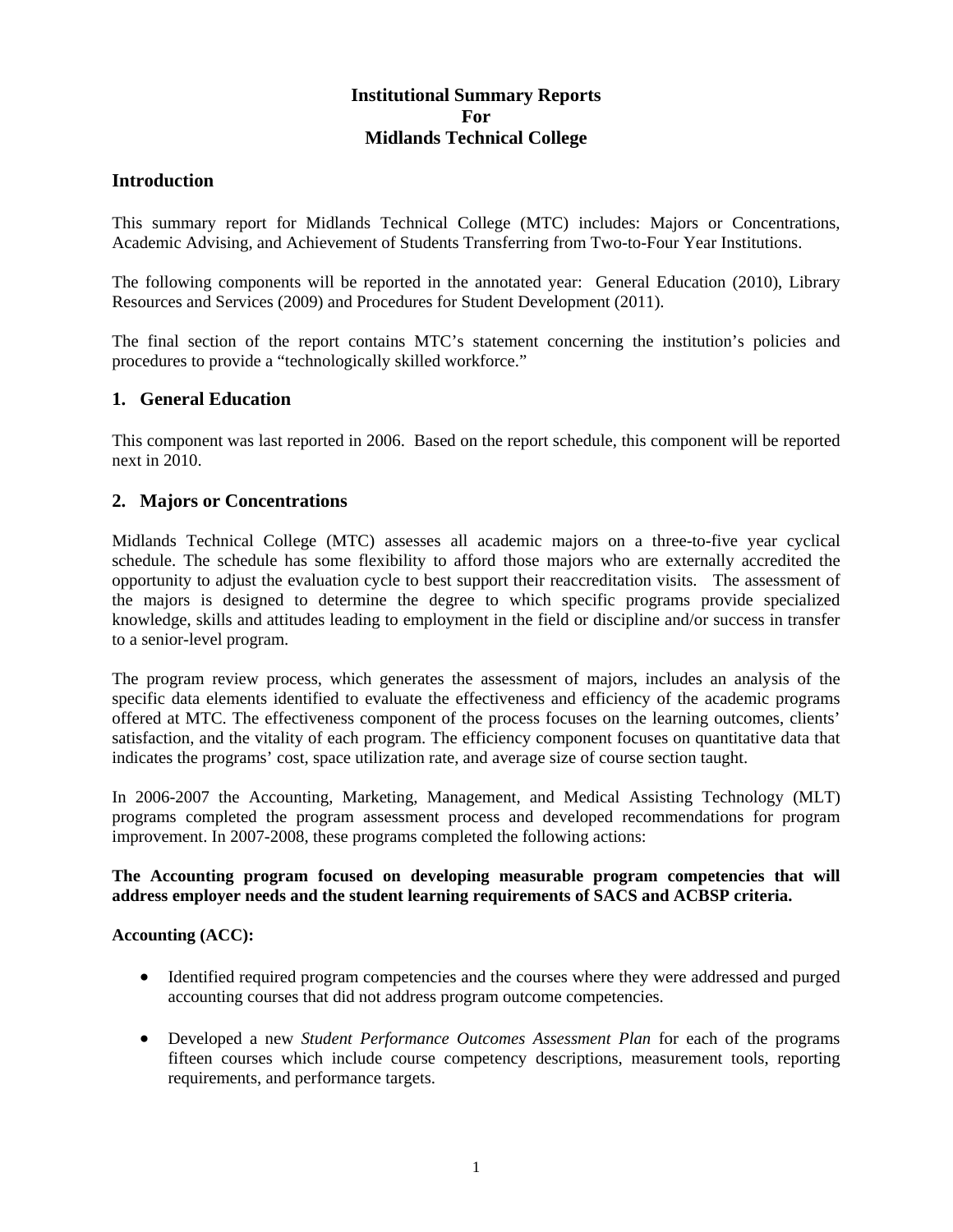**The Surgical Technology Program focused on reviewing program practices that support students and meet the needs of employers and establishing an associates degree in the area.** 

### **Surgical Technology (SUR):**

- Surgical Technology completed a detailed review and revision of the *Surgical Technology Student Handbook* to reflect new program policies and procedures.
- Completed a review of the program's policies and procedures, reviewed all issues with the programs Advisory Committee and developed solutions that also met the requirements of the college and hospitals and clinics where students have their clinical studies.
- Developed the draft proposal for the Associate Degree in Surgical Technology to be submitted to State Tech in accordance with the SBTCE and CHE approval cycle calendar.

**The Management and Marketing programs researched issues related to Student Satisfaction with "Job Attainment" and coordinated with the college's Development Office to track program graduates. Strategies implemented to address the issue are:** 

#### **Management and Marketing:**

- Management and Marketing faculty will strengthen student awareness of developing realistic post college employment expectations, especially in Business Communications (BUS 130).
- Management and Marketing faculty will increase student awareness of their personal responsibilities in securing employment in their chosen field through in-class discussions.
- Management and Marketing faculty, through in-class discussions, will increase student awareness of the support and services offered by the college's Student Employment Services Office.
- Marketing and Management faculty will increase student awareness of the college's Development Office and the importance of maintaining contact with the college and responding to surveys to provide information relevant to improving the programs.

### **The Medical Assisting Program focused their efforts on creating a more valuable clinical experience for their students and increasing employer and student awareness of new credentialing requirements.**

#### **Medical Assisting Technology (MLT):**

- The Medical Assisting program director met with the directors of the program's clinical sites to better educate them on the scope of practice for medical assistants and increase the clinical students' hands on experience with giving injections. Several students in the 2008 class have already been allowed to give injections at their clinical sites.
- To correct a lack of awareness of the value of both the Medical Assisting CMA (AAMA) and RMA (AMT) credentials among students, information on the credentialing processes and the benefits associated with being credentialed were added to the MED 103 course.
- The program director provided information on the RMA credentialing to employers who now requiring it for their Medical Assistants.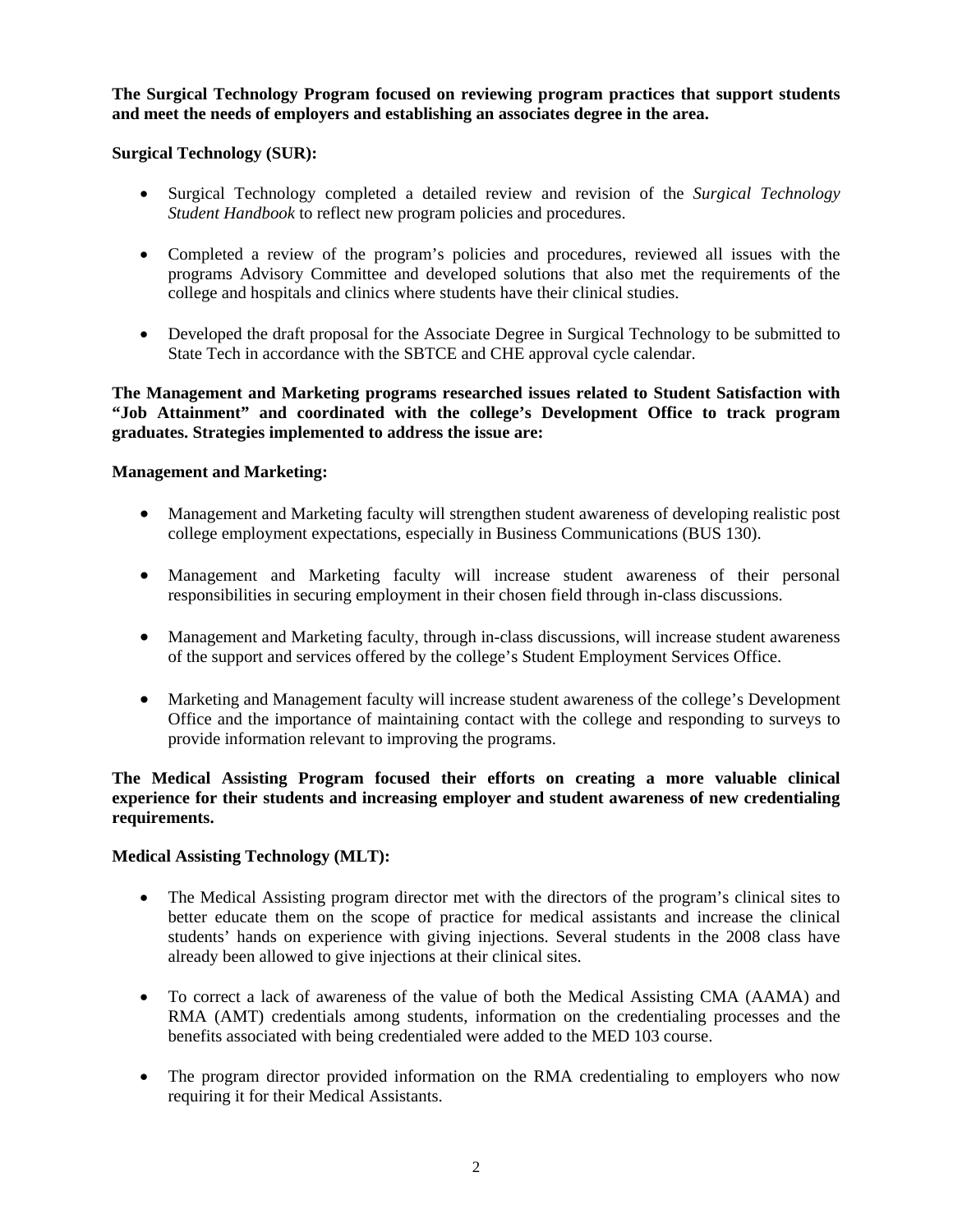# **3. Academic Advising**

The assessment of academic advising at Midlands Technical College (MTC) includes the use of surveys and qualitative assessments to determine student perceptions of satisfaction with the effectiveness of the advisement process. To enhance advisement effectiveness and student progress toward achievement of academic goals, assessment occurs at various points during and after the student's college experience. MTC continues to conduct an annual review as well as a 5-year program review of the Advisement and Scheduling Center's effectiveness. In addition, advisement items are integrated into academic program reviews to give information on program-specific advisement. Resulting trend data on student perceptions are compared to established standards.

The College has set an 85 percent standard for sophomore-level student satisfaction with the College's advising system and established a quality rating standard of 3.2 or higher on a 4.0 scale or 4.0 on a 5.0 scale. To provide a comprehensive picture of academic advising at MTC, student perceptions are assessed after initial advisement in the New Student Advisement Center, during enrollment through college-wide surveys, and as alumni three years after graduation. Academic program review surveys provide program-specific advising information, and an external review committee comprehensively evaluates the Advisement and Scheduling Center every five years using the Council on the Advancement of Standards (CAS) criteria. Student/advisor ratios are also assessed. When appropriate, comparisons are made with other two year colleges and to earlier data, for trend analysis.

From 2005-2008, the number of students served by the New Student Advisement Center grew by 28.3 percent, and the student-to-advisor ratio grew by 19.0 percent. In 2007, student satisfaction with advising in the New Student Advisement Center was 99.0 percent in all areas assessed, based on immediate student feedback. This rating far exceeded the 85 percent satisfaction standard. Graduate surveys in 2003-04, 2005-2006 and 2006-2007 revealed new student advisement satisfaction ratings of 86.7, 80.5 and 81.8 percent, dropping slightly below the 85 percent standard on the last two surveys. Advisement satisfaction in academic programs varied by program during the 2004 to 2007 Academic Program Review assessments, but the satisfaction ratings of current students in the programs reviewed during this time period ranged from 74.4 to 100.0 percent satisfaction for individual program advisement, with an average weighted score of 86.4 percent for advisement for all current students, slightly above the established standard. The Nursing Department did separate surveys of students each semester, with an average weighted advisement rating of 63.4 percent during 2003-2007, which was well below the established standard. Alumni satisfaction with advisement during 2004-2007 ranged from 81.3 to 100.0 percent for individual academic programs reviewed, with an average weighted score of 88.0 percent and exceeding the established standard. The program review of the New Student Advisement and Scheduling Center in 2004 yielded an overall rating of 4.0 on a 4.0 scale. The next program review is scheduled for 2009.

During 2005-08 MTC made significant progress in integrating advisement into the admission process. The New Student Advisement and Scheduling Centers were re-designed to become New Student Advising and Orientation Services. On-campus orientation and advisement sessions were established for new high school graduates and their parents to better acquaint new students and their families with all aspects of the college. High school students became familiar with MTC through an on-site pre-admission testing and advisement process at local high schools, on-campus tours, high school-specific activities, and the MTC Area Schools Assistance Program (ASAP). The ASAP process helped high school counselors learn about MTC enrollment processes, academic programs and support services so they could contact graduating students and help them transition to Midlands Technical College.

Telephone and e-mail processes were established to guide entering students through the advisement and enrollment process. MTC Enrollment Services collaborated with academic departments and support service areas to establish e-sponses and e-mail triggers to entering students. The information communicated was based on applicant responses and identified needs during the admissions process.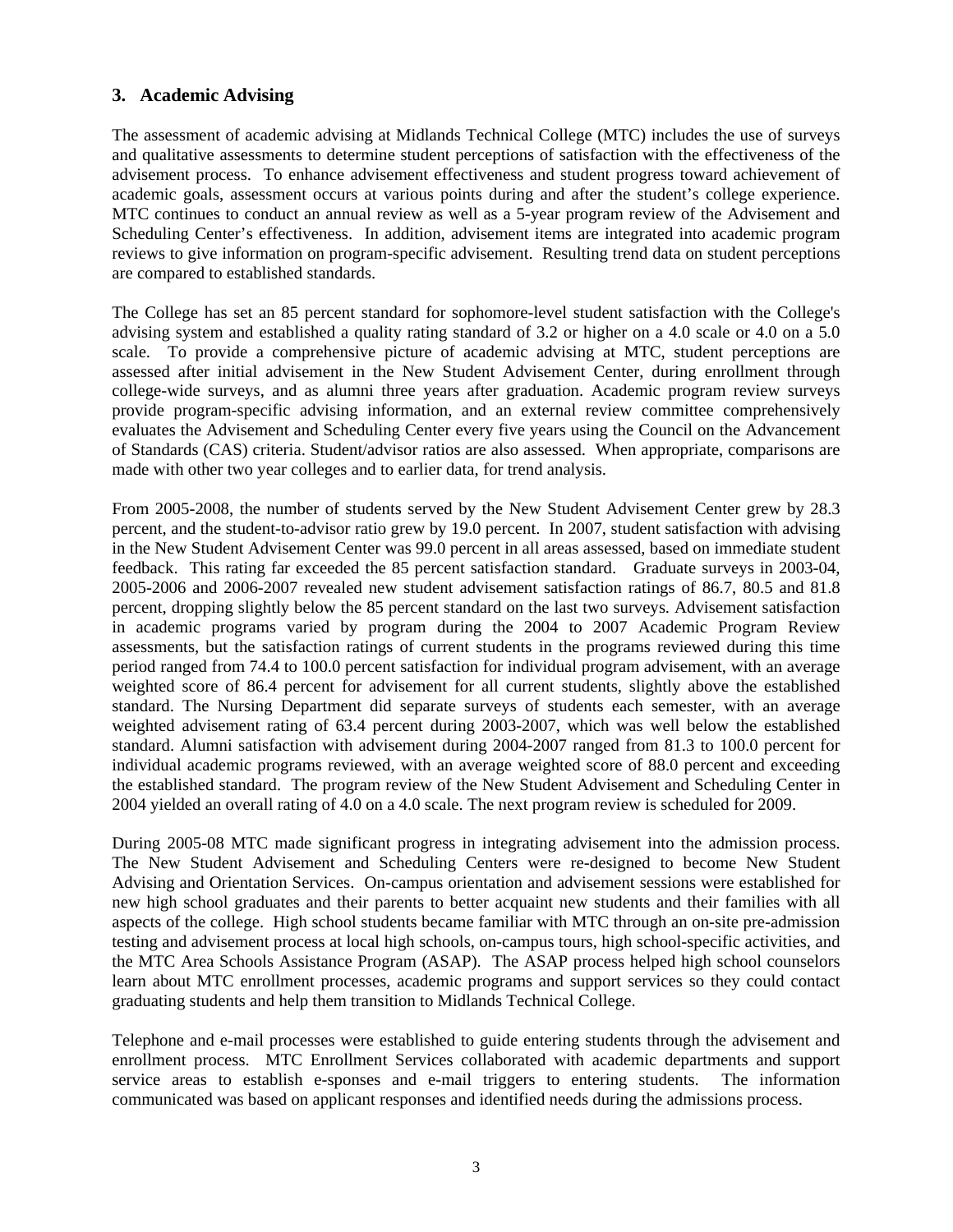MTC developed community outreach and on-campus services to identify at-risk students and provide them with targeted services to support their success. Pre-college presentations were made to local high schools, community adults and youth served by organizations such as the Columbia Urban League. A Fast Track program was developed to provide condensed developmental instruction to students who were identified as capable of performing college-level work with short-term intensive instruction. Access and equity scholarships were provided to low-income, minority students needing this service. In addition, the college established an African American Male Leadership Institute (AAMLI) to facilitate the enrollment and success of African American male students, in order to address MTC and national research that African American male students have the lowest enrollment and retention rates of any student group. Student mentors from AAMLI now contact graduating African-American male applicants and graduates from minority high schools to help support and guide these students through the enrollment process. As an additional support for high risk entering students, the college's Scheduling Centers were re-designed into comprehensive Online Services Centers where students are assisted with all aspects of online activity: using college e-mail and online services; accessing the college's online advisement manual and related advisement resources; acquiring financial assistance to support their enrollment; planning their academic schedules; conducting degree audits to determine academic progress; engaging in career planning; and participating in online employability development activities.

Several types of case management advising was established to assist the large number of students applying for Health Sciences and Nursing programs but not meeting the program admission requirements. Students who placed into two or more developmental studies courses were enrolled into special sections of the MTC freshman seminar course and assigned to a retention advocate who advised them and counseled them on supportive services to aid their success. Special retention advisors were also hired for pre-health students entering the college's Healthtracks program and for Nursing and Health Sciences Departments. These retention advocates provided program advisement and case management to monitor and support student retention and success. A retention advocate was also hired to support the success of students in the Engineering Technology department.

Support for college transfer students was reinforced through the establishment of a college Bridge Program with the University of South Carolina. The majority of MTC students transfer to USC, so it is essential that advisement information between the two colleges is accurate and timely. Web linkages were established to outline MTC-USC course equivalencies and provide support information for transfer students. In addition, USC advisors provided on-campus advisement and transfer support to MTC students. Similar bridge programs are planned with other colleges over the next several years. To further strength transfer advising, MTC advisors participated in a series of advisement webinars and state and regional National Academic Advising Association (NACADA) workshops with college advisors at senior colleges in South Carolina.

A comprehensive training program was developed and implemented in order to continue to improve advisor training. All new advisors participated in advisor training sessions as part of the new faculty orientation program. New Student Advisement and Orientation personnel also conducted advisement training sessions and participated in academic department information sessions on a regular basis.

The 2009-2012 action plan contains five objectives: (1) The Office of Assessment, Research and Planning and New Student Advisement and Orientation Services will continue to collect trend data on student satisfaction with the effectiveness of advising on surveys at different points in the college experience. (2) MTC will implement the Datatel E-Advising program as a tool for advisement and student educational planning. (3) MTC will evaluate and refine advisement case management programs for at-risk populations. (4) MTC will develop program and advisement information on emerging technologies such as alternative energy career programs and share this information with the local community. (5) MTC will expand bridge programs with senior college to better support the advisement and success of transfer students.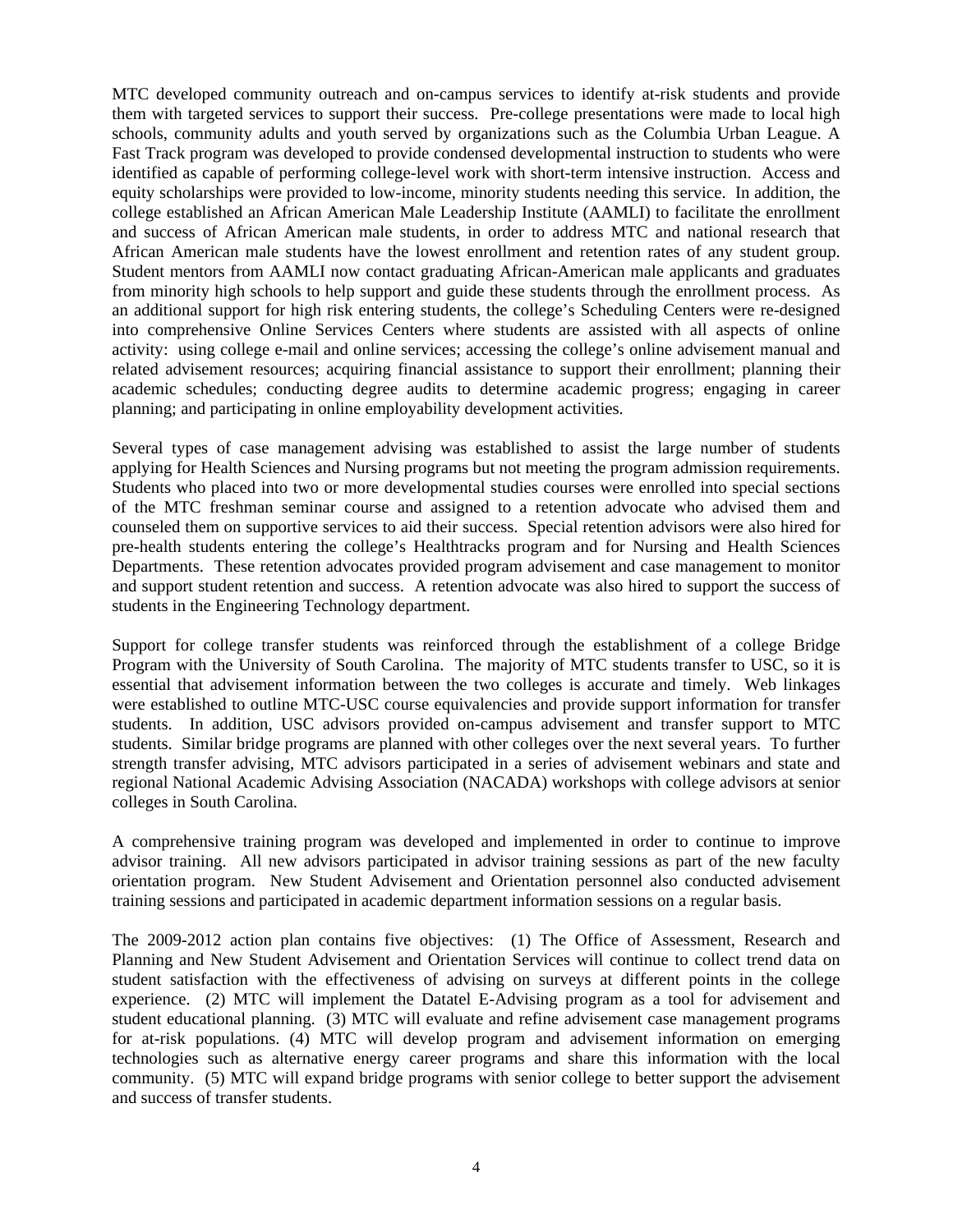# **4. Achievement of Students Transferring From Two-to-Four Year Institutions**

Midlands Technical College (MTC) assesses transfer activity and performance of first-time transfer students from MTC to four-year institutions through data provided by the receiving institutions. MTC has had tremendous success in implementing its objective to continue to pursue partnerships that focus on improving the successful transfer of AA/AS students from MTC to 4-yr colleges and universities and is currently involved in more than 35 initiatives with a variety of education partners. These include:

- Partnering with USC in the *Teacher Quality PATHWAYS PROJECT* which provides a transfer path for MTC students who wish to graduate from the USC School of Education and pursue a teaching career.
- Entering a Memorandum of Agreement with USC Beaufort to formally establish the MTC to USCB *Human Services Bridge Program.* The goal of the program is to collaboratively develop and implement a seamless transition for MTC students majoring in Human Services into USC Beaufort's Bachelor of Science degree program in Human Services.
- Implementing a USC Bridge program and partnered with staff at USC to offer seminars to MTC students that facilitate the transfer process. These include seminars related to: the admissions process, career and academic support services, disability services for deaf students.
- Participating with South Carolina State University (SCSU) in the "Call Me Mister" program and receiving funding in a National Science Foundation grant to increase the quantity of underrepresented minorities from MTC in the STEM disciplines.
- Reaching agreements with Clemson University to participate in the "Call Me Mister" program, receiving funding for a National Science Foundation grant to increase the quantity of underrepresented minorities from MTC in the STEM disciplines, drafting a 2+2 program curriculum, and meeting with the Clemson Director Materials Science Engineering,

Every two years, each South Carolina 4-year public institution of higher education provides summary information on the fall term MTC first-time transfer cohort. The transfer report has two separate sections: (1) data on the number of students applied, accepted and enrolled and (2) data on student's performance (GPA) for native and MTC transfers, categorized by gender-ethnicity and hours completed. CHE also captures data on first-time transfers through the IPEDS migration report. Except where noted all data is from the data provided by the 4-year colleges in the biennial reports.

### **First-time Transfer Report Highlights**

In Fall 2007 MTC continued to be the major provider of transfer students for South Carolina's public senior institutions.

- 896 Midlands Technical College students applied for admission to the thirteen SC senior public institutions of higher education.
- As in the previous year's assessments, MTC was the only technical college with students transferring to all 13 South Carolina public senior institutions.
- MTC students comprised the largest portion (19.7 %) of the 4,548 first-time Technical College students applying to South Carolina senior public institutions.
- Of the 1,983 fall 2007 first-time technical college students transferring to South Carolina senior public institutions, MTC had the largest number of transfers (371) which was 18.7 % of all Technical College transfers.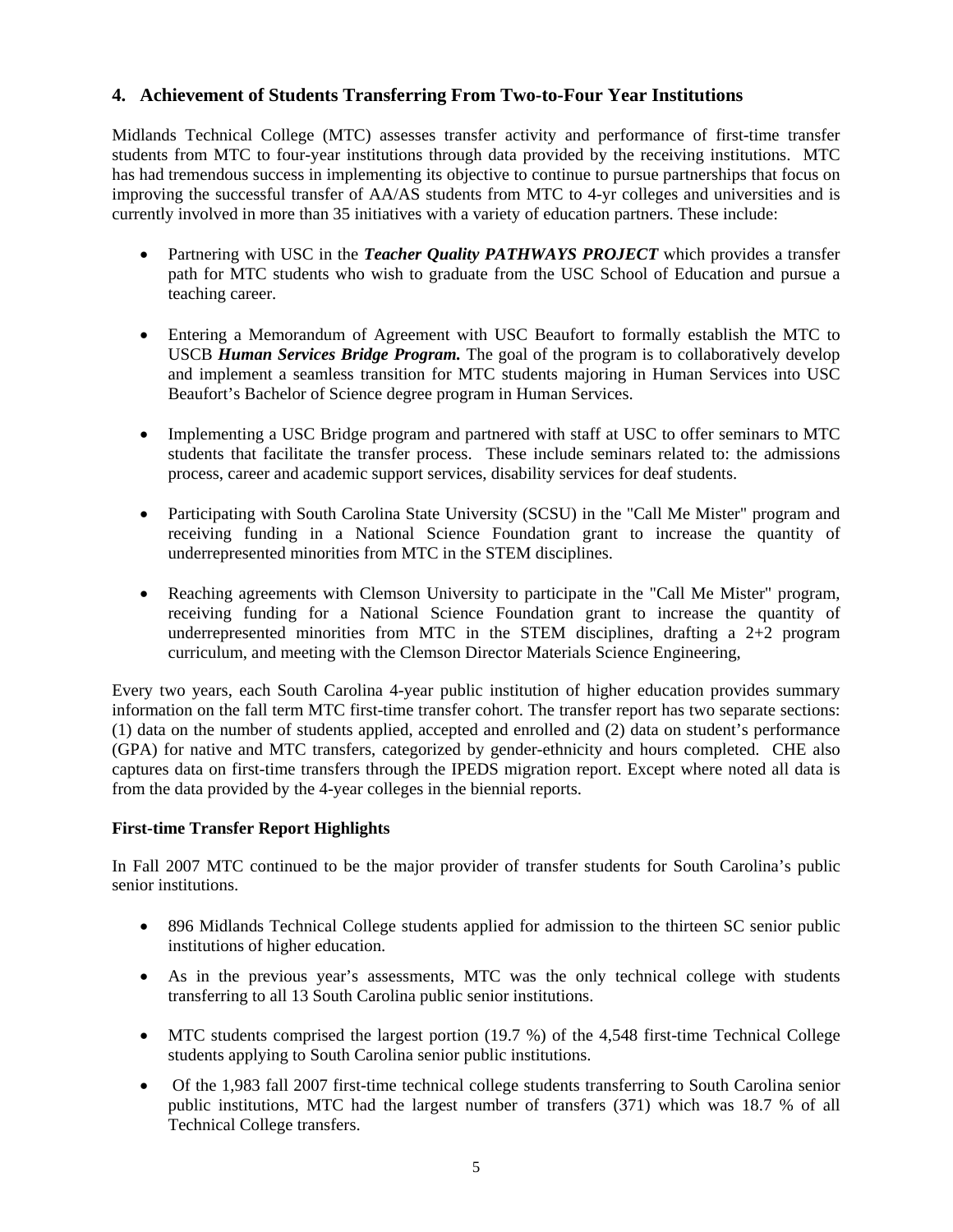- The acceptance rate for MTC students completing applications to South Carolina senior public institutions was 81.5 % in fall 2007.
- Of the MTC students who applied and were accepted at South Carolina public senior institutions for fall 2007, 58.3 % matriculated.

### **FALL 2007 TRANSFERS**

In fall 2007, MTC was again the largest provider of first-time transfer students to South Carolina's 4-year public institutions with 371 students matriculating, representing 18.7% of all technical college transfers. Table 1 displays the transfer data by receiving institution for the past five reporting periods. Understandably, USC-Columbia received the largest number of fall 2007 MTC transfers (238) because of it proximity. While the fall 2007 transfers to USC-Columbia were slightly less than 2005, they represent 64% of all MTC Fall 2007 transfers. MTC remains the largest provider of first-time fall transfers to USC-Columbia, encompassing 65.7% of all technical college transfers and 42% of all South Carolina 2-year college transfers to USC-Columbia.

| Table 1: Five Year Comparison of MTC First Time Fall Transfers to SC Public<br>4-Year Institutions |              |                                   |                |              |                |  |  |  |
|----------------------------------------------------------------------------------------------------|--------------|-----------------------------------|----------------|--------------|----------------|--|--|--|
|                                                                                                    |              | <b>Enrolled Transfer Students</b> |                |              |                |  |  |  |
| <b>4-Year Institution</b>                                                                          | Fall<br>2007 | Fall<br>2005                      | Fall<br>2003   | Fall<br>2001 | Fall<br>1999   |  |  |  |
| <b>USC</b> Columbia                                                                                | 238          | 246                               | 174            | 188          | 174            |  |  |  |
| <b>USC Spartanburg</b>                                                                             | 20           | 14                                | 7              | 1            | 5              |  |  |  |
| <b>USC</b> Aiken                                                                                   | 17           | 17                                | 17             | 9            | 14             |  |  |  |
| <b>Clemson</b>                                                                                     | 17           | 11                                | 19             | 10           | 16             |  |  |  |
| <b>College of Charleston</b>                                                                       | 17           | 18                                | 12             | 18           | 18             |  |  |  |
| Winthrop                                                                                           | 16           | 16                                | 13             | 19           | 16             |  |  |  |
| <b>Coastal</b>                                                                                     | 11           | $\tau$                            | 10             | 6            | 6              |  |  |  |
| <b>SC</b> State                                                                                    | 10           | 15                                | 20             | 6            | 8              |  |  |  |
| <b>USC Beaufort</b>                                                                                | 10           | 1                                 | *              | *            | *              |  |  |  |
| <b>Francis Marion</b>                                                                              | 6            | 2                                 | $\overline{4}$ | 3            | 2              |  |  |  |
| <b>Lander</b>                                                                                      | 6            | 9                                 | 8              | 11           | 6              |  |  |  |
| <b>The Citadel</b>                                                                                 | 3            | 3                                 | $\overline{2}$ | 3            | $\overline{4}$ |  |  |  |
| <b>Total</b>                                                                                       | 371          | 367                               | 288            | 279          | 269            |  |  |  |

**1. Blue type indicates an increase in the number of transfers over 2005.** 

**2. USC-Beaufort was not a 4-year institution**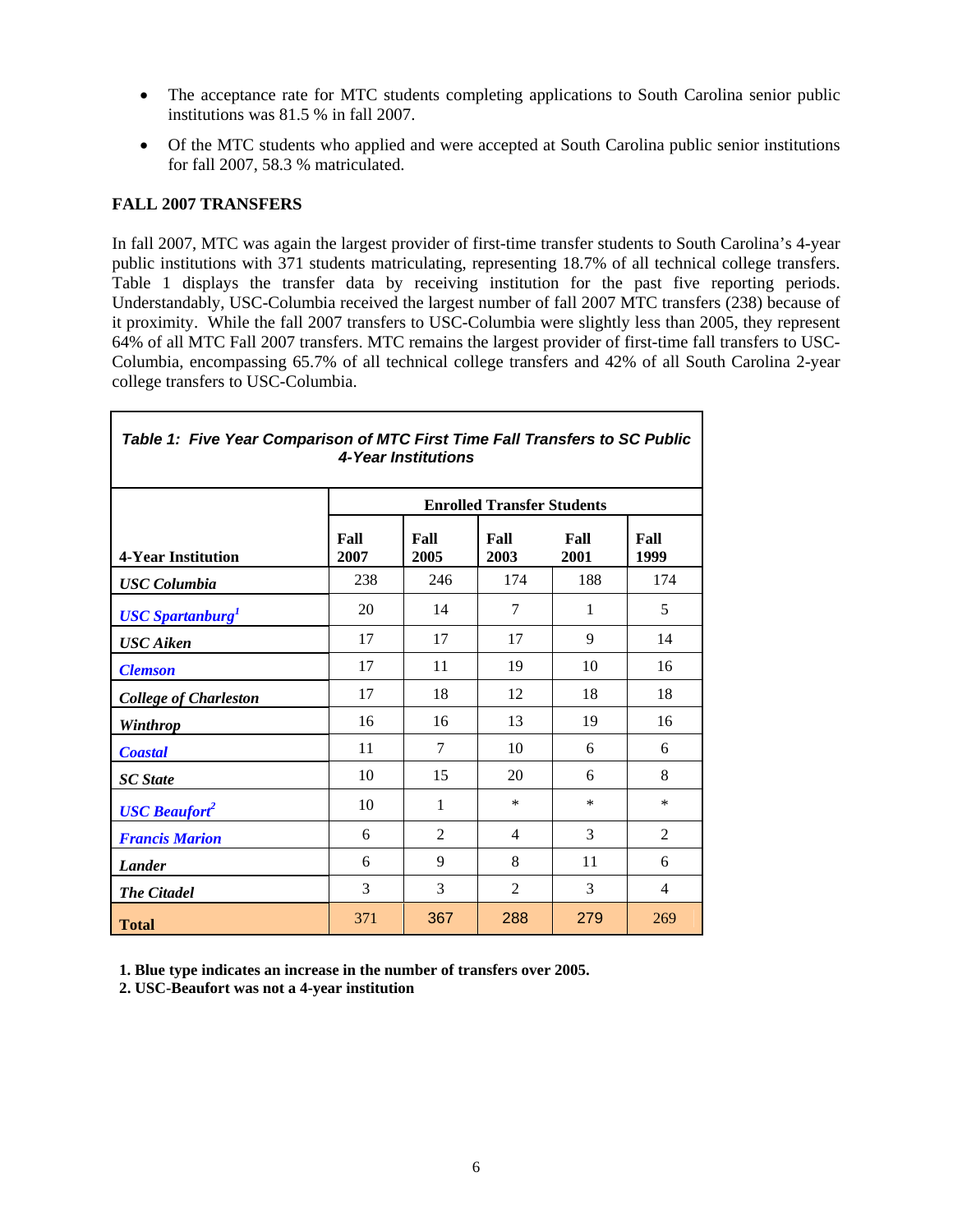# **APPLIED, ACCEPTED, ENROLLED**

Table 2 provides data on the fall 2007 transfers applied, accepted, and enrolled. In fall 2007, 896 Midlands Technical College students applied for admission to twelve of South Carolina's 4-year South Carolina public institutions of higher education and 636 were accepted. Adjusting the total number of applicants (896) for the total number of incomplete applications (116), MTC students had an overall 82% acceptance rate at South Carolina pubic 4-year institutions. The acceptance rates ranged from 100% at USC-Beaufort to 69% at Francis Marion.

The Medical University of South Carolina (MUSC) did not provide information on technical college applicants-acceptance-enrolled nor GPA comparisons. A review of CHE's fall 2007 migration of *Firsttime Transfer Report* shows that that there were six (6) MTC students who were 1<sup>st</sup> time transfers to MUSC in fall 2007. Consequently, MTC was again the only two-year college in the state with first-time transfers to all 13 South Carolina 4-year public higher education institutions.

The overall rate for MTC students who completed applications and were accepted in fall 2007 was 81.5% which is higher than the 2005 and 2003 rates of 79.4% and 75.1%, respectively. The overall transfer rate for MTC students who were accepted and enrolled in a South Carolina 4-year public institution for the first-time in fall 2007 was 58.3%. This is slightly higher than the 2005 fall transfer accepted and enrolled rate of 55.2%.

In the first year of the transfer reports, 1999, 26.1 % of the MTC student applications to South Carolina 4 year colleges or universities were rejected. The rejection rate has decreased consistently over the past nine years to 18.5 % in fall 2007. During this same time frame the acceptance rate for completed application increased from 73.9% in 1999 to 81.5% in fall 2007. The percent of accepted students who actually enrolled has also increased, from 47.2 % in fall 1999 to 58.3 % in fall 2007. No data is available to determine why MTC students accepted at 4-year institution did not enroll.

There were 144 MTC applicants who had their application rejected. The public institutions do not provide data on why applications are rejected, therefore no data is available that could be analyzed to assist us in understanding the underlying reasons.

| Table 2: MTC First-Time Fall 2007 Transfers to SC Public Four Year Institutions<br>(Applications, Acceptances, and Enrollments) |                                                            |                                                                                |                                                 |                                                        |  |  |  |  |
|---------------------------------------------------------------------------------------------------------------------------------|------------------------------------------------------------|--------------------------------------------------------------------------------|-------------------------------------------------|--------------------------------------------------------|--|--|--|--|
| <b>Four Year Institution</b>                                                                                                    | <b>Total MTC</b><br><b>Transfer</b><br><b>Applications</b> | <b>Total MTC</b><br><b>Completed</b><br><b>Transfer</b><br><b>Applications</b> | <b>Total MTC</b><br><b>Students</b><br>Accepted | <b>Total MTC</b><br><b>Students</b><br><b>Enrolled</b> |  |  |  |  |
| <b>USC</b>                                                                                                                      | 550                                                        | 529                                                                            | 413                                             | 238                                                    |  |  |  |  |
| <b>USC</b> Upstate                                                                                                              | 44                                                         | 41                                                                             | 38                                              | <b>20</b>                                              |  |  |  |  |
| <b>USC-Aiken</b>                                                                                                                | 83                                                         | 48                                                                             | 40                                              | 17                                                     |  |  |  |  |
| <b>Clemson</b>                                                                                                                  | 30                                                         | 22                                                                             | 18                                              | 17                                                     |  |  |  |  |
| <b>College of Charleston</b>                                                                                                    | 34                                                         | 20                                                                             | 17                                              | 17                                                     |  |  |  |  |
| <b>Winthrop University</b>                                                                                                      | 38                                                         | 32                                                                             | 29                                              | 16                                                     |  |  |  |  |
| <b>Coastal Carolina University</b>                                                                                              | 20                                                         | 17                                                                             | 17                                              | 11                                                     |  |  |  |  |
| <b>SC</b> State                                                                                                                 | 22                                                         | 16                                                                             | 15                                              | 10                                                     |  |  |  |  |
| <b>USC_Beaufort</b>                                                                                                             | 22                                                         | 19                                                                             | 19                                              | 10                                                     |  |  |  |  |
| <b>Francis Marion</b>                                                                                                           | 17                                                         | 13                                                                             | 9                                               | 6                                                      |  |  |  |  |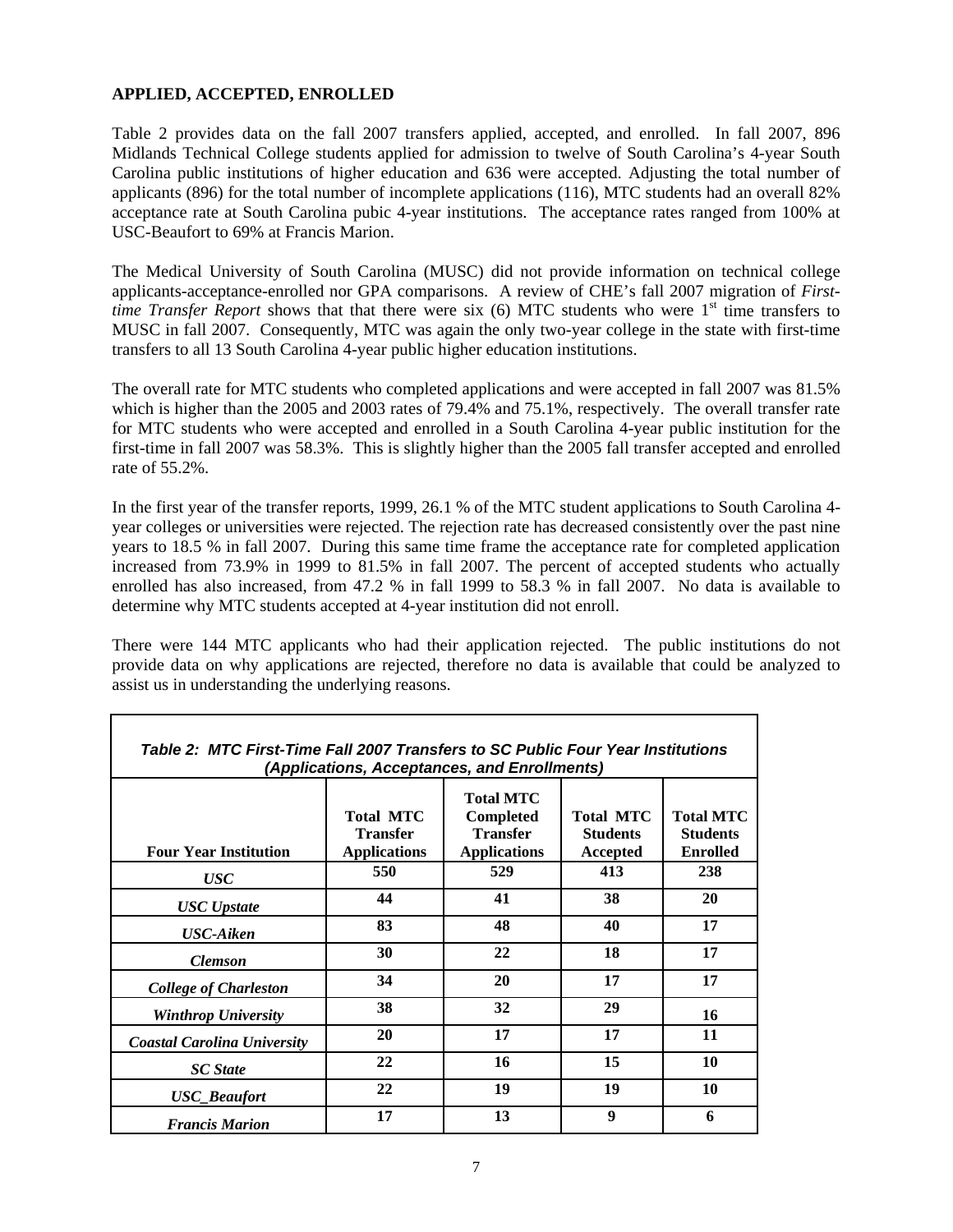| <b>Lander University</b> | 28  |     | 10  |      |
|--------------------------|-----|-----|-----|------|
| Citadel                  |     |     |     |      |
| <b>Total</b>             | 896 | 780 | 636 | י כפ |

Demographic data is only provided for those students who actually enrolled at the reporting institutions. Table 3 displays the ethnicity and gender of the enrolled MTC transfers for the five reporting periods. (*NOTE*: *There have been differences in the number of students report for the applied, accepted, enrolled data and the numbers reported for the performance section -GPA, race, and ethnicity. Therefore the total number of transfers reported in Table 3 will not necessarily agree with the total reported in tables.1 and 2).*

Over the past five reporting cycles, encompassing nine years, Non-white students have increased as a percentage of the total first time transfer population, from 21.3% to 25.0%. The actual percentage of Non-whites may be higher as the number of students reported as "*Unspecified*" started increasing in fall 2003. The percent of females in the first-time transferring population has declined consistently over this time period and this is probably also impacted by the number of students reported as "*Unspecified"*.

# **Transfer Student Performance**

While all twelve reporting institutions provided comparisons of fall 2007 Native and Transfer student GPA by gender-ethnicity-cumulative hours earned categories, the small number of MTC transfer students in each category at the individual colleges precludes any significant analysis. The methods used to average the GPA's appear to differ among institutions and definitely differ across the years of the reports. No valid conclusions can be drawn from the data has developed and reported.

The USC Columbia data presents the best opportunity to compare the "MTC Transfer Student" performance with the Native population. a somewhat greater opportunity for valid analysis due to the larger MTC Transfer student population. However, this data must be also be impacted by the disparity in the two populations; in fall 2007, there were 237 first time MTC transfer students and 16881 native students at USC.

Table 3 displays a comparison of the difference between the *Averaged GPA*'s for the fall 2007 USC Native and MTC Transfer students. Based on the data provided, the Native students tend to have consistently higher GPA's, but this may be an impact of the difference in the number of students in the categories as well as the overall population. The data does not reveal any consistent performance trends over time; MTC transfer students in one category will have higher GPA's than the native population one year and lower the next.

| Table 3: GPA Difference Between Native and MTC Transfer Students By Ethnicity- |  |
|--------------------------------------------------------------------------------|--|
| <b>Gender Groups and Cumulative Hours Taken</b>                                |  |

| Demographic-<br><b>Cumulative Credit</b> | Fall<br>1999          | Fall<br>2001 | Fall<br>2003 | Fall<br>2005 | Fall<br>2007 |  |
|------------------------------------------|-----------------------|--------------|--------------|--------------|--------------|--|
| <b>Hour Category</b>                     | <b>GPA Difference</b> |              |              |              |              |  |
| $\overline{0}$ to 29 Hours               |                       |              |              |              |              |  |